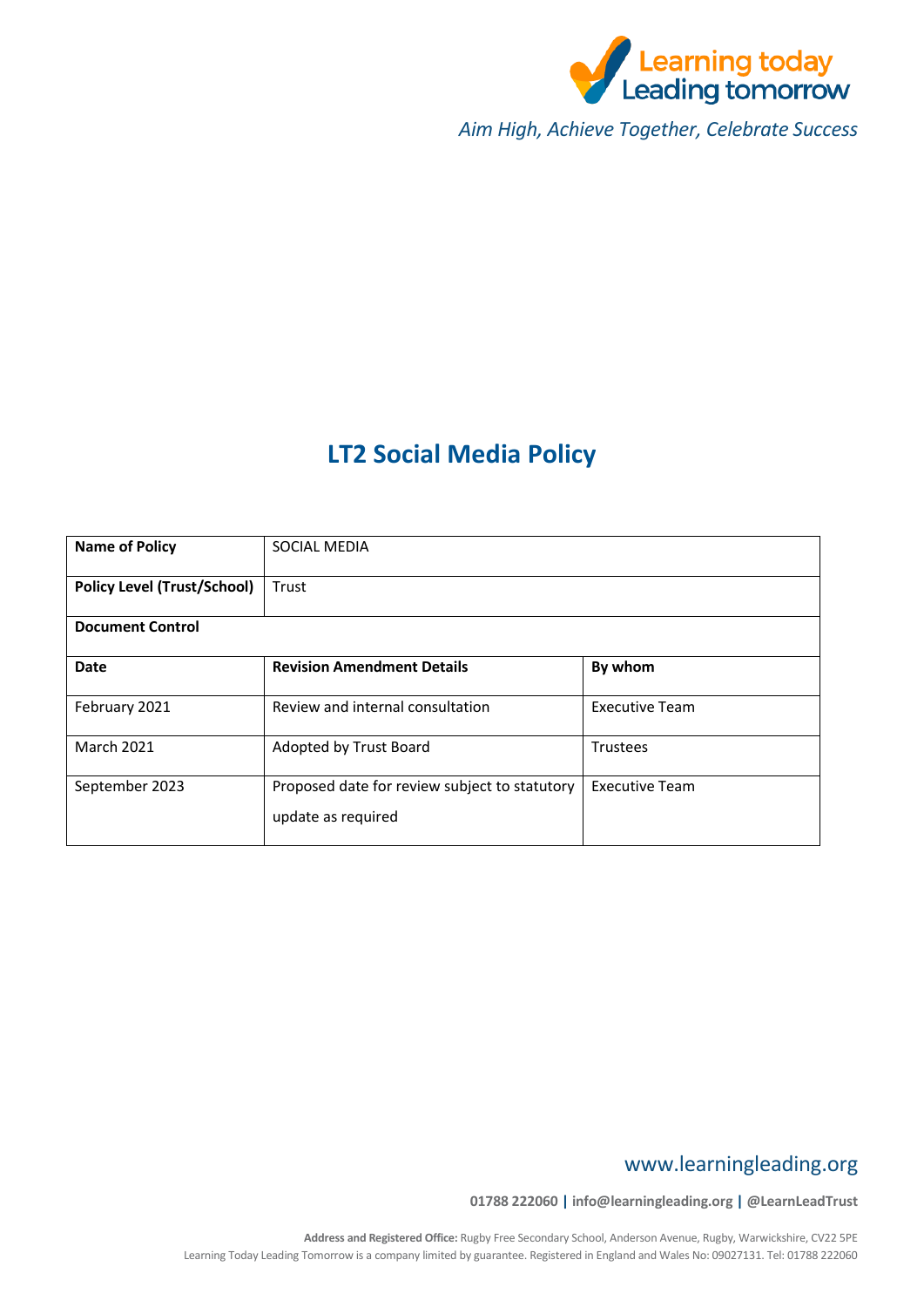

## **Table of Contents**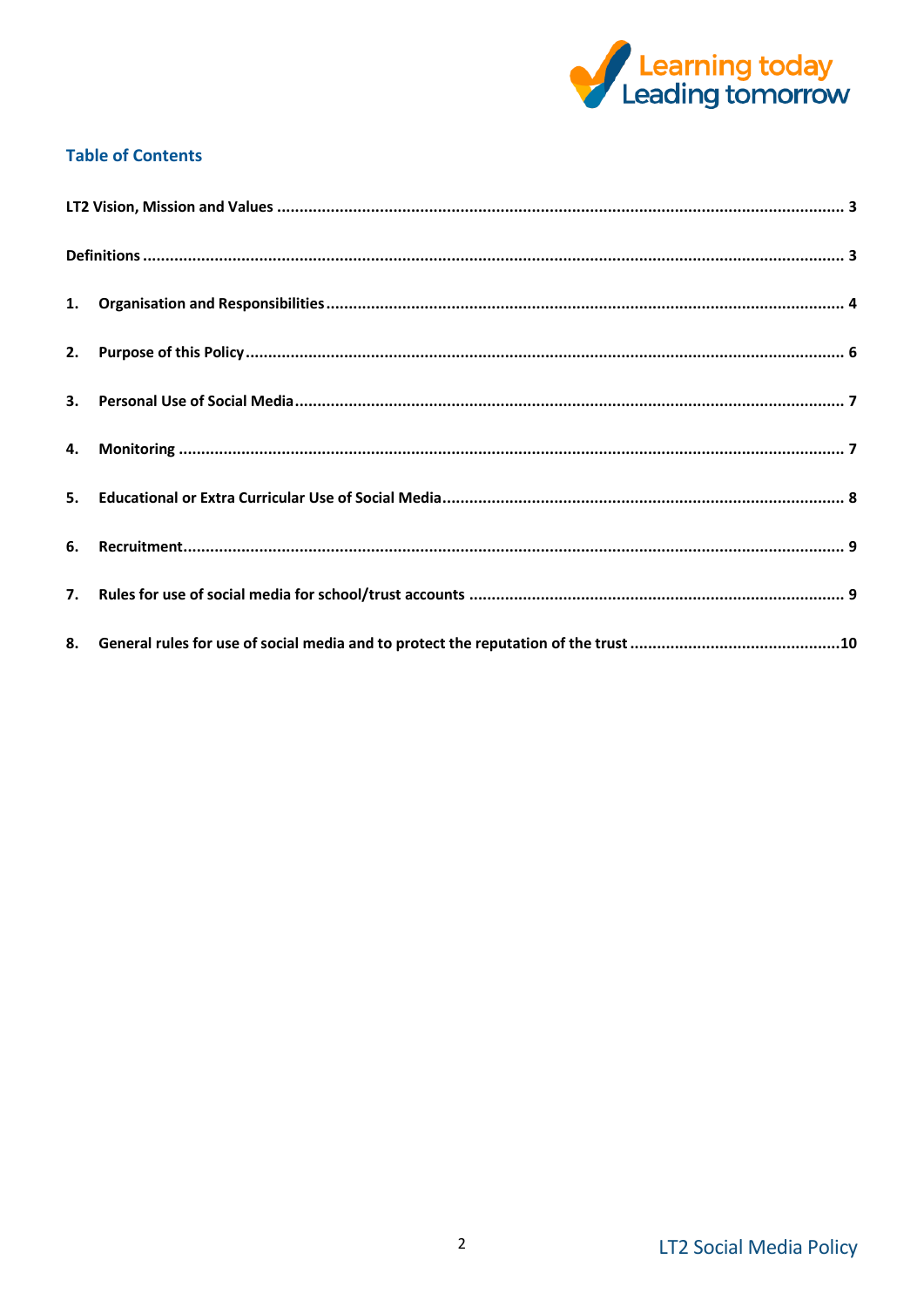

## <span id="page-2-0"></span>**LT2 Vision, Mission and Values**

#### Vision

Our vision is to build a group of outstanding schools across phases, including specialist provision, to become (a mid-size) Trust that provides vibrant and inclusive learning environments in which every member of the learning community is passionate about learning. The Trust is led by a CEO who works closely with Headteachers who lead the two schools supported by a central team to support finance, HR, estates and governance.

#### Mission

LT2 Trust and schools will have a relentless focus on high achievement, supported by robust organisational structures and governance. We aim to give children and young people in our care the knowledge, skills and experiences to expand their minds and world view to enable them to develop a naturally inquisitive approach to learning and life, fit for an everchanging world.

Ultimately, we will educate and support all children attending LT2 schools to grow into capable and contributing citizens who have developed the personal attributes and characteristics that will enable them to become considerate, self-reliant and confident young people who are ready for the next stage of their lives.

#### Values

The Trust Values underpin the mission and provide the basis on which LT2 schools can articulate the key behavioural characteristics that promote a positive philosophy. Our six values are unseen drivers of our behaviour as experienced by others and are designed to create a shared organisational culture:

- **Kindness –** The quality of friendliness, generosity, and consideration
- **Collaboration** The belief that working and learning with others will lead to greater success
- **Curiosity –** A strong desire to know and to learn
- **Resilience** The ability to recover quickly and learn from the difficulties we face
- **Respect** To appreciate the importance of understanding and admiration for others and self, honesty
- **Endeavour** The belief that hard work is needed to achieve something of which we can be proud

#### <span id="page-2-1"></span>**Definitions**

- Where the word 'Trust' is used in this document it refers to The Learning Today Leading Tomorrow Trust.
- Where the words 'Trust Board' are used it refers to the board of Trustees who set the vision for the Trust and hold the executive leadership team to account for delivering the Trust's strategic plan.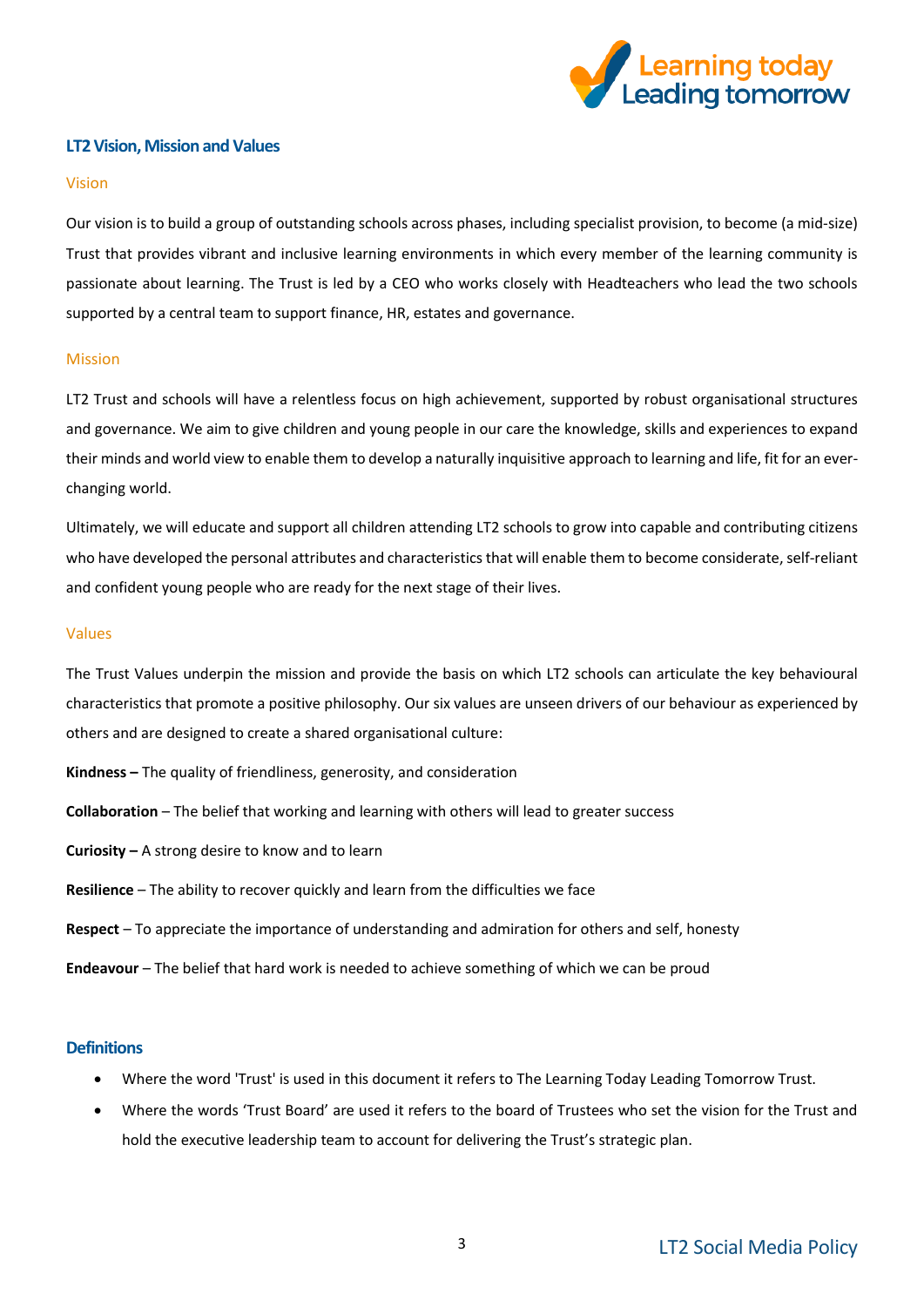

## <span id="page-3-0"></span>**1. Organisation and Responsibilities**

#### 1.1 Introduction

The Trust recognises that the internet provides unique opportunities to participate in interactive discussions and share information on particular topics using a wide variety of social media, such as Facebook, twitter, blogs and wikis. However, staff use of social media can pose risks to the trust's confidential and proprietary information, its reputation and it can jeopardise our compliance with legal obligations.

To minimise these risks, avoid loss of productivity and to ensure that IT resources and communications systems are used only for appropriate work-related purposes, all staff are required to comply with the provisions in this policy.

This policy applies to all trust staff regardless of their employment status. This policy covers all individuals working at all levels and grades within the trust, including senior managers, officers, governors, employees, consultants, contractors, trainees, homeworkers, part-time and fixed-term employees, casual and agency staff and volunteers (collectively referred to as **Staff** in this policy). Third parties who have access to trust electronic communication systems and equipment are also required to comply with this policy.

This policy is intended to help staff make appropriate decisions about the use of social media in all forms including blogs, wikis, social networking websites, podcasts, forums, message board or comments on web-articles or any other internet postings such as Facebook, LinkedIn, Twitter and Wikipedia.

*This policy outlines the standards staff are required to observe when using social media for both work and personal purposes, whether during work hours or otherwise, the circumstance in which the trust may monitor staff use and the action the trust may take in respect to breaches of this policy. The policy applies regardless of whether the social media is accessed using trust's IT facilities and equipment or equipment belonging to members of staff.*

This policy does not form part of the terms and conditions of an employee's employment with the trust and is not intended to have contractual effect. It does however set out the trust's current practices and required standards of conduct and all staff are required to comply with its contents. Breach of the provisions of this policy will be treated as a disciplinary offence which may result in disciplinary action up to and including summary dismissal in accordance with the LT2 Disciplinary Policy and Procedure.

Disciplinary action may be taken regardless of whether the breach is committed during working hours, and regardless of whether the Trust's equipment or facilities are used for the purpose of committing the breach. Any member of staff suspected of committing a breach of this policy will be required to co-operate with the investigation, which may involve handing over relevant passwords and login details.

This Policy may be amended from time to time and staff will be notified of any changes no later than one month from the date those changes are intended to take effect.

Staff may be required to remove internet postings which are deemed to constitute a breach of this policy. Failure to comply with such a request may in itself result in disciplinary action.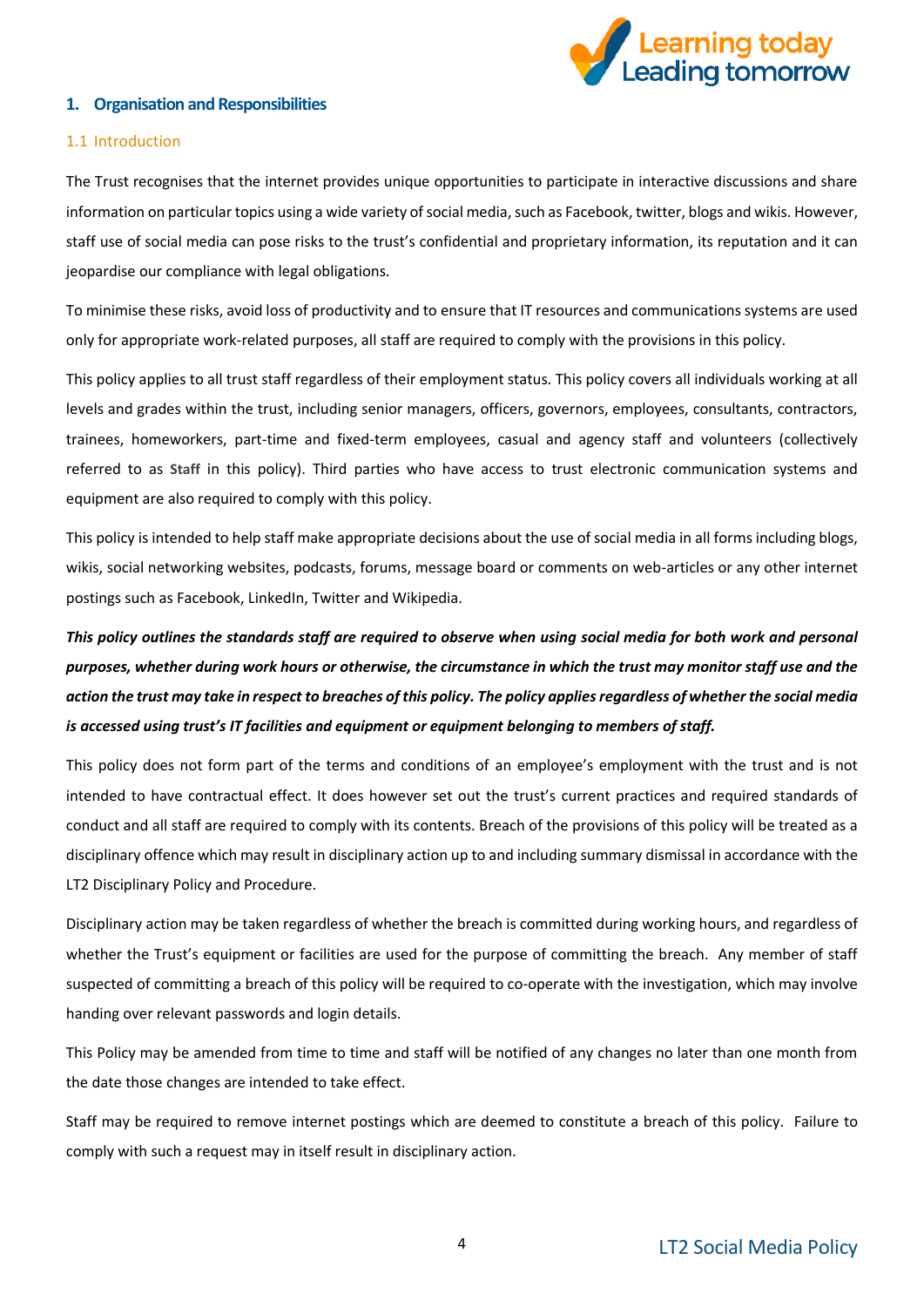

## 1.2 Guidance under this Policy

The Head of HR is responsible for providing advice and guidance under this policy and reviewing and updating the policy as required.

#### 1.3 Board of Trustees

## **The Board of Trustees, as a corporate body, has the responsibility to set the strategic direction and objectives of all matters across the Trust.**

The Board of Trustees is responsible for ensuring that high standards of corporate governance are maintained

The Chair of the Trust is responsible for managing the CEO, Trustees and Governors under this policy.

## 1.4 The Chief Executive Officer (CEO)

The CEO of Learning Today Leading Tomorrow Trust (LT2):

- Takes overall responsibility for the implementation of policies and procedures
- Must provide reports as appropriate to Trustees in relation to this policy
- Ensure that sufficient resources are allocated and authorised within the organisations budget to meet statutory procedures and standards across the Trust
- Is responsible for managing the Headteachers and centrally appointed staff under this policy

#### 1.5 Headteachers

Headteachers of LT2 schools are responsible for:

- The implementation of and compliance with this policy within their school ensuring competence in those staff who are responsible for and involved in the operation of this policy and associated guidance
- Identifying training needs
- Communicating this policy to all relevant people within the school
- Managing school-based teaching and associate staff under this policy

#### 1.6 Senior and Middle Leaders (and other Supervisory Roles)

Although the Headteacher is responsible overall for the implementation of this policy in their school, managers have some specific responsibilities:

- Applying this policy within their own department and area of work
- Resolving any issues members of staff refer to them, informing the Headteacher of any issues to which they cannot achieve a satisfactory solution with the resources available to them
- Where required, conduct formal meetings, undertake relevant training in relation to this policy and ensure effective and competent operation of this policy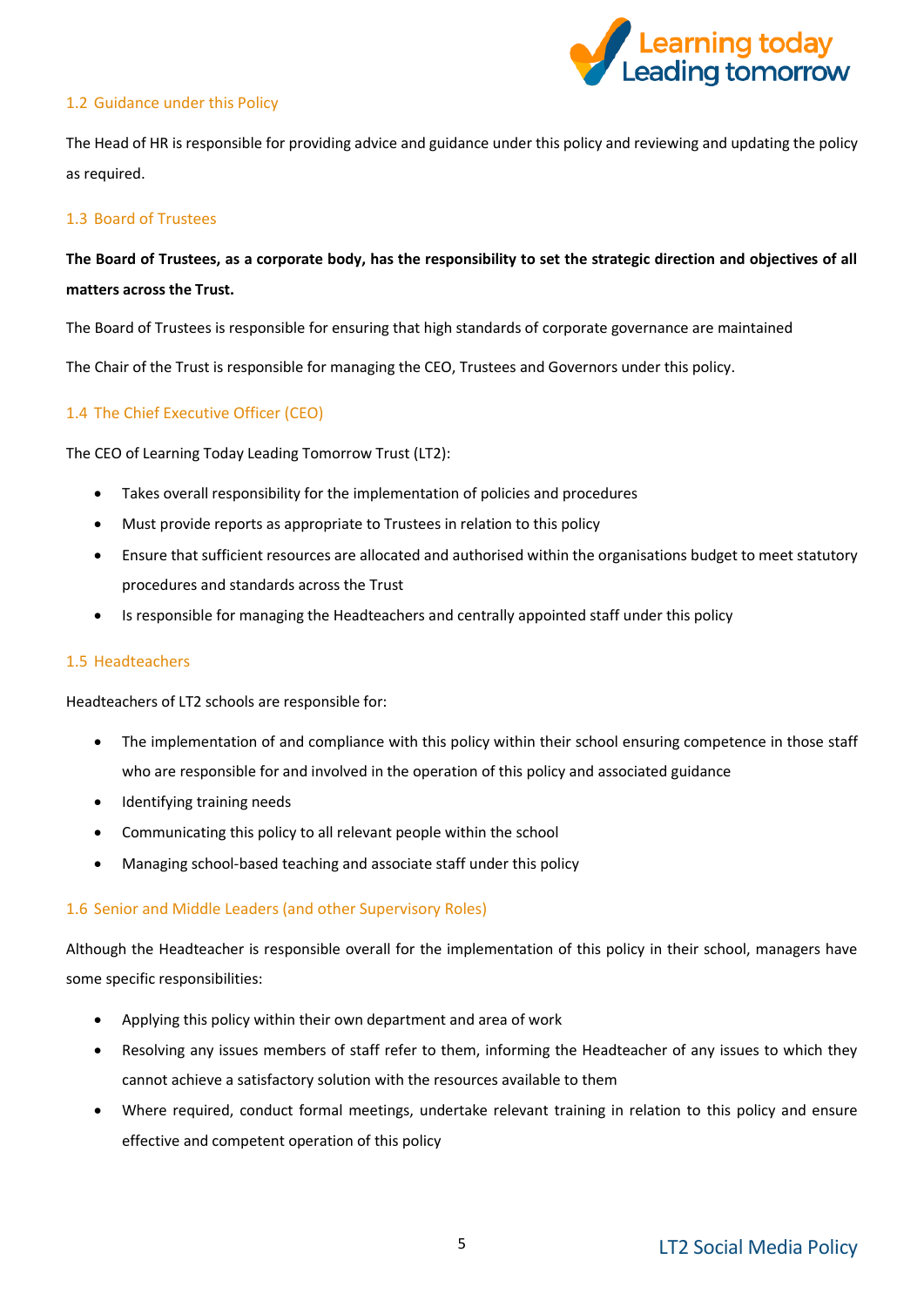

## 1.7 Other Employee Duties

All employees have a responsibility to:

- Comply with this policy and to co-operate with the schools' leadership and management on all matters relating to it
- Undertake any training recommended by their line manager

## 1.8 Related Policies and Procedures

- LT2 Information Security and Acceptable Use Policy
- LT2 Disciplinary Policy and Procedure
- LT2 Monitoring Policy
- LT2 Code of Conduct

## 1.9 Review

This policy will be reviewed every three years.

These procedures have been agreed by the board of trustees, who will approve them whenever reviewed.

## <span id="page-5-0"></span>**2. Purpose of this Policy**

Social media should never be used in a way that breaches any of trust policies. If an internet post would breach any of our policies in another forum, it will also breach them in an online forum. For example, staff are prohibited from using social media to:

- Breach the LT2 Information Security Policy and Acceptable Use Policy
- Breach trust obligations with respect to the rules of relevant regulatory bodies
- Breach any obligations they may have relating to confidentiality
- Breach disciplinary rules
- Defame or disparage the trust, it's staff, pupils or parents, affiliates, partners, suppliers, vendors or other stakeholders
- Harass or bully other Staff in any way or breach the LT2 Anti-harassment and bullying policy
- Unlawfully discriminate against other staff or third parties or breach the LT2 Equal opportunities policy
- Breach our Data protection policy (for example, never disclose personal information about a colleague online)
- Breach any other laws or ethical standards (for example, never use social media in a false or misleading way, such as by claiming to be someone other than yourself or by making misleading statements)

Staff should never provide references for other individuals on social or professional networking sites, as such references, positive and negative, can be attributed to the trust and create legal liability for both the author of the reference and the organisation.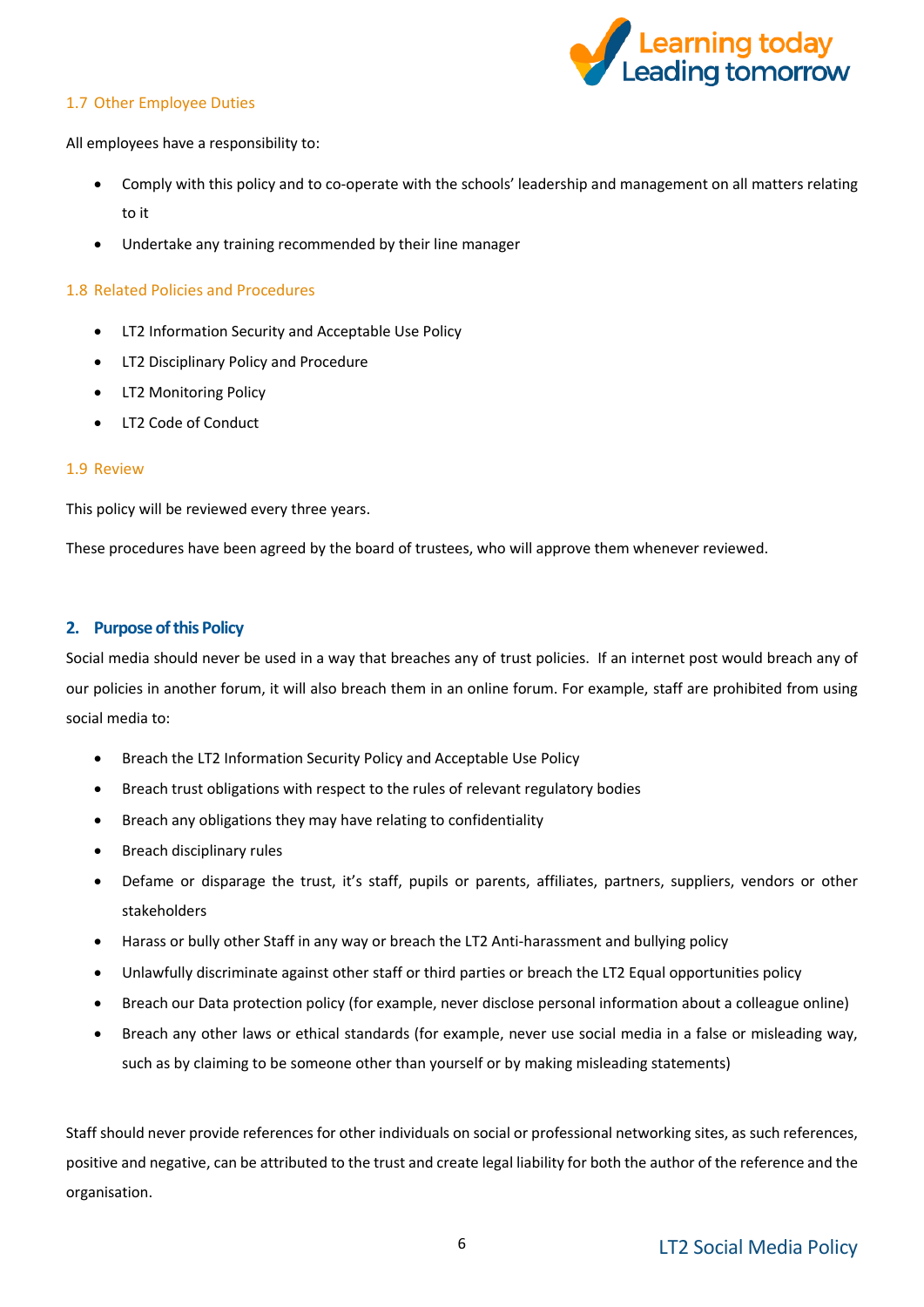

Staff who breach any of the above policies will be subject to disciplinary action up to and including termination of employment.

#### <span id="page-6-0"></span>**3. Personal Use of Social Media**

Personal use of social media is never permitted during working time or by means of the trust's computers, networks and other IT resources and communications systems.

## <span id="page-6-1"></span>**4. Monitoring**

Staff should be aware that any use of social media websites (whether or not accessed for work-related purposes) may be monitored and, where breaches of this policy are found, action may be taken under our Disciplinary Procedure. Misuse of social media websites can, in certain circumstances, constitute a criminal offence or otherwise give rise to legal liability against the staff member and the trust.

In particular, uploading, forwarding or posting a link to any of the following types of material on a social media website, whether in a professional or personal capacity, will amount to gross misconduct (this list is not exhaustive):

- Pornographic material (that is, writing, pictures, films and video clips of a sexually explicit or arousing nature)
- A false and defamatory statement about any person or organisation
- Material which is offensive, obscene, criminal discriminatory, derogatory or may cause embarrassment to trust, staff, students, parents/carers or the wider community
- Confidential information relating to any of the activities of the trust or its staff (which the staff member does not have express authority to disseminate)
- Any other statement which is likely to create any liability (whether criminal or civil, and whether for the staff member or trust)
- Material in breach of copyright or other intellectual property rights, or which invades the privacy of any person

Any such action will be addressed under the Disciplinary Procedure and is likely to result in summary dismissal.

The contents of IT resources and communications systems are the Trust's property. Therefore, staff should have no expectation of privacy in any message, files, data, document, facsimile, telephone conversation, social media post conversation or message, or any other kind of information or communications transmitted to, received or printed from, or stored or recorded on any trust electronic information and communications systems.

The Trust reserves the right to monitor, intercept and review, without further notice, staff activities using IT resources and communications systems, including but not limited to social media postings and activities, to ensure that rules are being complied with and for legitimate business purposes. This might include, without limitation, the monitoring, interception, accessing, recording, disclosing, inspecting, reviewing, retrieving and printing of transactions, messages, communications, postings, log-ins, recordings and other uses of the systems as well as keystroke capturing and other network monitoring technologies.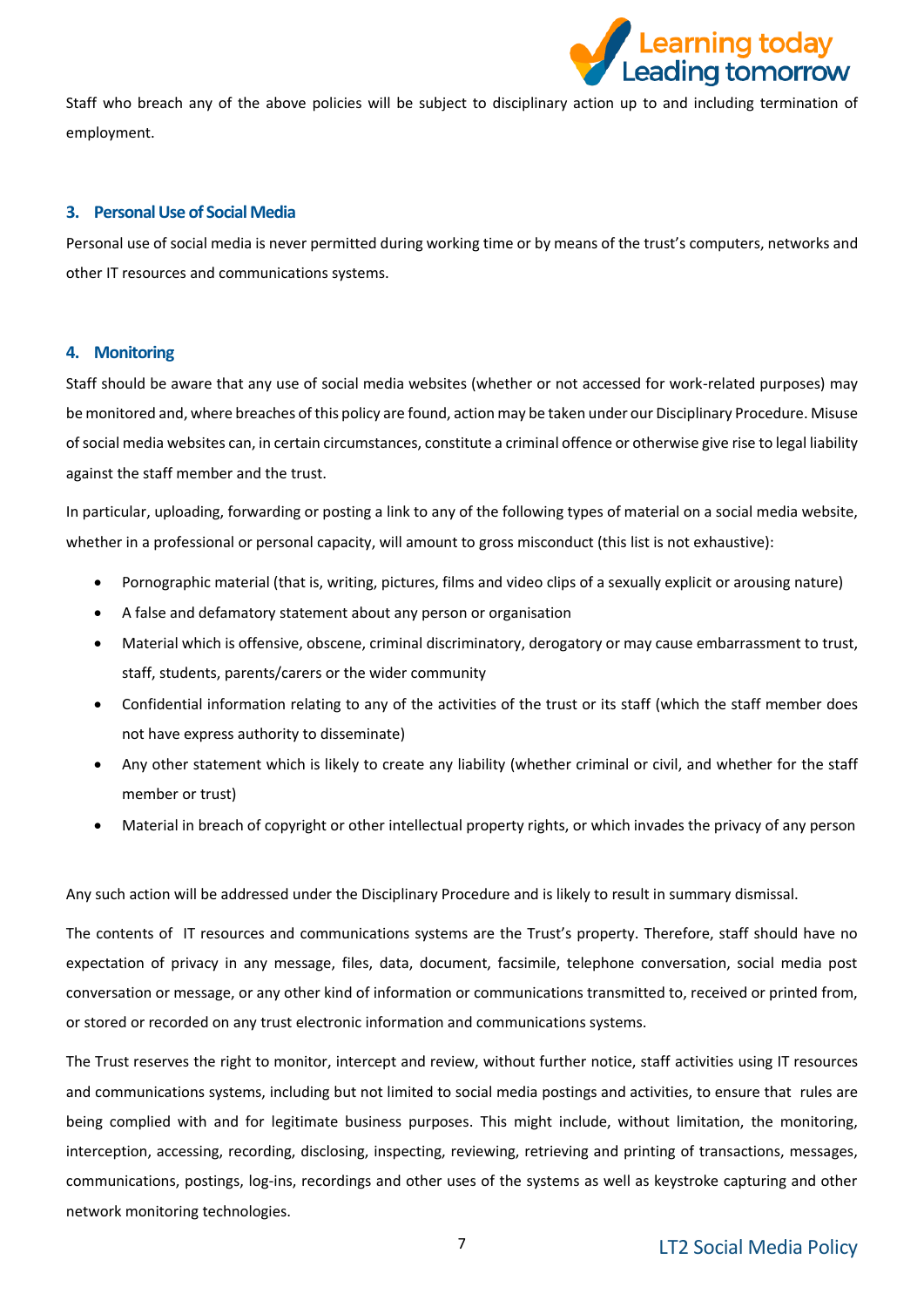

The Trust may store copies of such data or communications for a period of time after they are created and may delete such copies from time to time without notice. Destruction of any records will be completed in line with the LT2 Records Management Policy.

All Staff are advised not to use trust IT resources and communications systems for any matter that they wish to be kept private or confidential from the Trust.

Where evidence of misuse is found the trust may undertake a detailed investigation in accordance with the LT2 Disciplinary Procedure, involving the examination and disclosure of monitoring records to those nominated to undertake the investigation and any witnesses or managers involved in the investigation. If necessary, such information may be handed to the police in connection with a criminal investigation.

If an staff member notices any use of social media by other members of staff in breach of this policy, they should report it to the headteacher or CEO.

## <span id="page-7-0"></span>**5. Educational or Extra Curricular Use of Social Media**

The Trust recognises the importance of the internet in shaping public thinking about the trust and its schools. The trust also recognises the importance of staff joining in and helping shape industry conversation and direction through interaction in social media.

Before using work-related social media staff must:

- Have sought express written approval for such communication/creation of a social media channel from the Headteacher/CEO in advance
- Have read and understood this policy and the LT2 Code of Conduct
- Ensured the profile meets the required standard as set in this document.

IT Services Manager holds a register of approved sites (e.g. Facebook and LinkedIn). The trust performs due diligence against an agreed checklist of safeguards before adding an approved site to the checklist.

If a staff member's duties require them to speak on behalf of the Trust in a social media environment, they must still seek express, written approval for such communication from the headteacher in advance who may require that they undergo training before they do so and impose certain requirements and restrictions with regard to their activities.

Likewise, if a staff member is contacted for comments about the trust for publication anywhere, including in any social media outlet, they must direct the inquiry to the Headteacher and must not respond without advanced written approval.

#### 5.1 Non-approved Sites

Approved sites are those above. On non-approved sites Learning Today Leading Tomorrow should not be mentioned or company profiles created without express permission of the headteacher/CEO. Any breach of this policy is considered damaging to the trust and its public image and may result in disciplinary action being taken.

If a staff member notices any content posted on social media about the trust or school (whether complementary or critical), they should report it to the headteacher/CEO.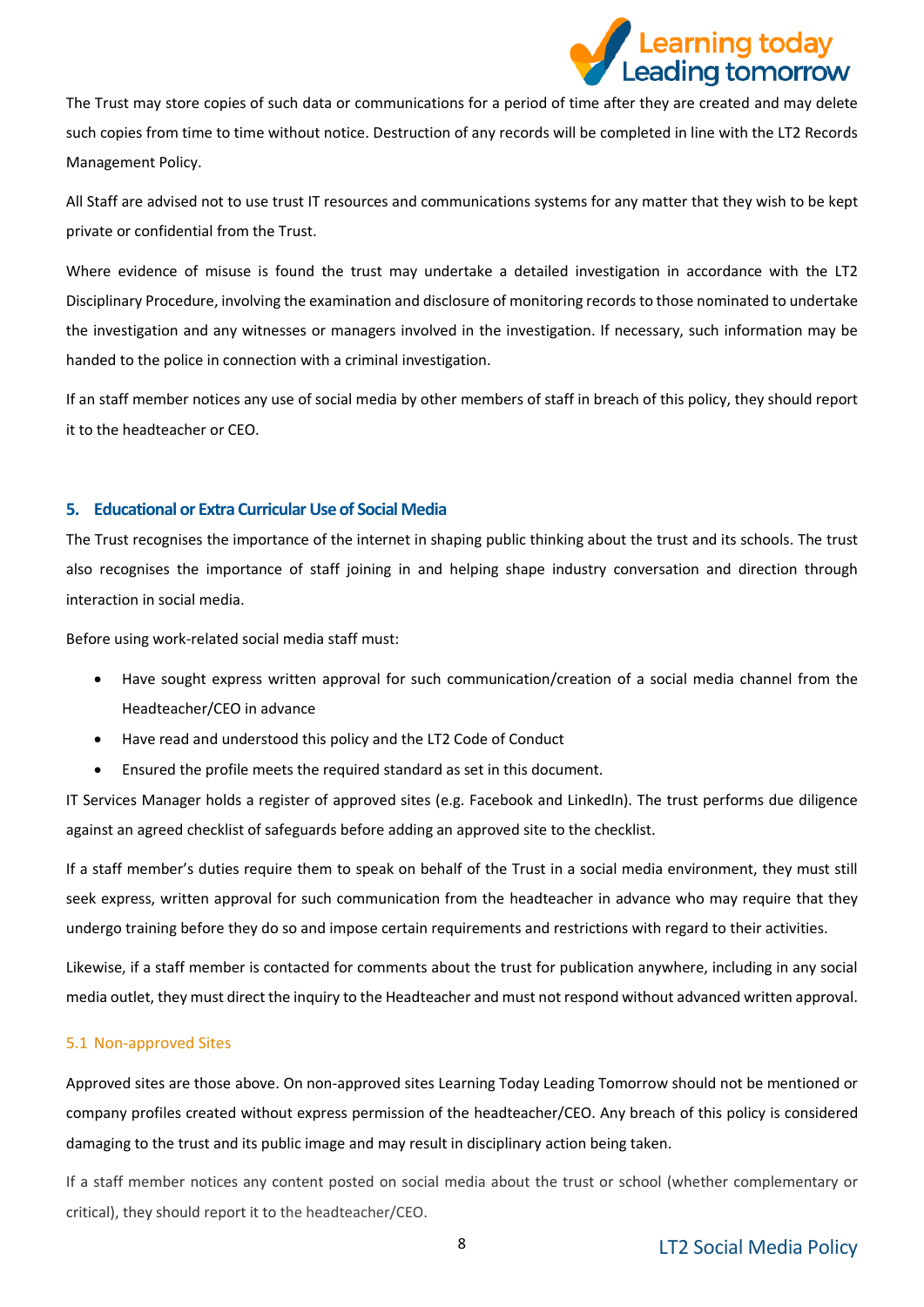

Do not upload, post, forward or post a link to any abusive, obscene, discriminatory, harassing, derogatory or defamatory content.

Any member of staff who feels that they have been harassed or bullied, or are offended by material posted or uploaded by a colleague onto a social media website should inform the headteacher/CEO.

Never disclose commercially sensitive, anti-competitive, private or confidential information. If a staff member is unsure as to whether the information they wish to share falls within one of these categories, they should discuss this with their line manager or headteacher.

## <span id="page-8-0"></span>**6. Recruitment**

The Trust may use internet searches to perform pre-employment checks on candidates in the course of recruitment. Where the Trust does this, it will act in accordance with its data protection and equal opportunities obligations.

## <span id="page-8-1"></span>**7. Rules for use of social media for school/trust accounts**

Whenever staff use social media, they should adhere to the following general rules:

## 7.1 Use of approved sites:

If a staff member is running a social media account on behalf of the trust on an approved site the following structure must be adhered to:

- The company details must be displayed in line with the approved trust/school style guides
- The official trust/school communication channel details must be included and not the staff members own company contact details unless express permission is granted by the headteacher/CEO.
- The following text must be included under the trust/school details: *Address of Registered Office: Learning Today, Leading Tomorrow Trust (LT2), Rugby Free Secondary School,*

*Anderson Avenue Rugby, Warwickshire CV22 5PE*

*A company limited by guarantee. Registered in England and Wales No: 09027131*

• Use an approved stock image of the trust/school's logo

## 7.2 Photographs for use of Social Media:

Any photos for any school-related social media posts may only be taken using school cameras/devices or devices that have been approved in advance by the CEO, headteacher or IT Services Manager. Where any device is used that does not belong to the Trust all photos must be deleted immediately from the device, once the photos have been uploaded to a device belonging to the school/trust.

## 7.3 Staff Protocol for use of Social Media:

Where any post is going to be made on the trust/school's own social media the following steps must be taken: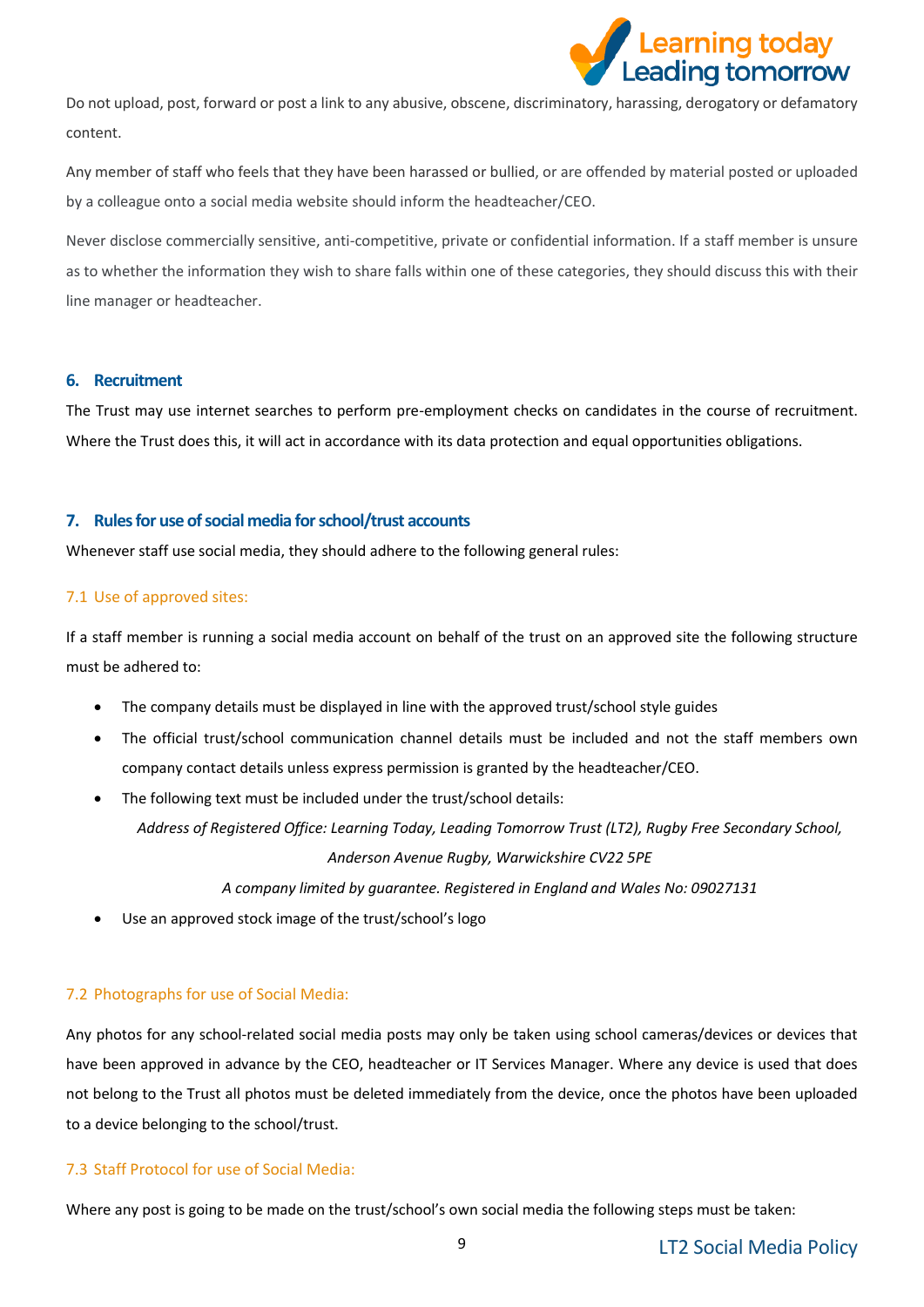

- 1. Ensure that permission from the child's parent has been sought before information is used on social media. Usually, these permissions are sought in the schools general consent forms. Staff should check the forms in the student's school folder.
- 2. Ensure that there is no identifying information relating to a child/children in the post for example any certificates in photos are blank/without names or the child's name cannot be seen on the piece of work.
- 3. The post must be a positive and relevant post relating to the children, the good work of staff, the school or any achievements.
- 4. Social Media can also be used to issue updates or reminders to parents/guardians and the headteacher will have overall responsibility for this. Should a staff member wish for any reminders to be issued they should contact the headteacher to ensure that any post can be issued.
- 5. The proposed post must be presented to headteacher for confirmation that the post can 'go live' before it is posted on any social media site.
- 6. The designated staff member who oversees the account will post the information, but all staff have responsibility to ensure that the Social Media Policy has been adhered to.

## <span id="page-9-0"></span>**8. General rules for use of social media and to protectthe reputation of the trust**

On trust/school accounts staff must:

- Before including a link to a third-party website, check that any terms and conditions of that website permit it to be linked. All links must be done so that it is clear to the user that they have moved to the third party's website
- When making use of any social media platform, read and comply with its terms of use
- Not post, upload, forward or post a link to chain mail, junk mail, cartoons, jokes or gossip when using trust or school accounts

On both trust/school accounts and on personal social media accounts staff must:

- Always consider others' privacy and avoid discussing topics that may be inflammatory e.g. politics and religion.
- Should make it clear in any social media postings that they are speaking on their own behalf. Staff should write in the first person and use a personal rather than trust e-mail address when communicating via social media. If Staff disclose whether directly or indirectly their affiliation to the Trust as a member of Staff whether past, current or prospective, they must also state that their views do not represent those of the Trust.
- Avoid publishing personal contact details where they can be accessed and used widely by people they did not intend to see them, and never publish anyone else's contact details
- Activity on social media websites during office hours should complement and/or support the staff member's role and should be used in moderation.
- Staff must not post disparaging or defamatory statements about:
	- o The trust or its schools
	- o Current, past or prospective staff as defined in this policy
	- o Current, past or prospective pupils
	- o Parents, carers or families of any current/past/prospective students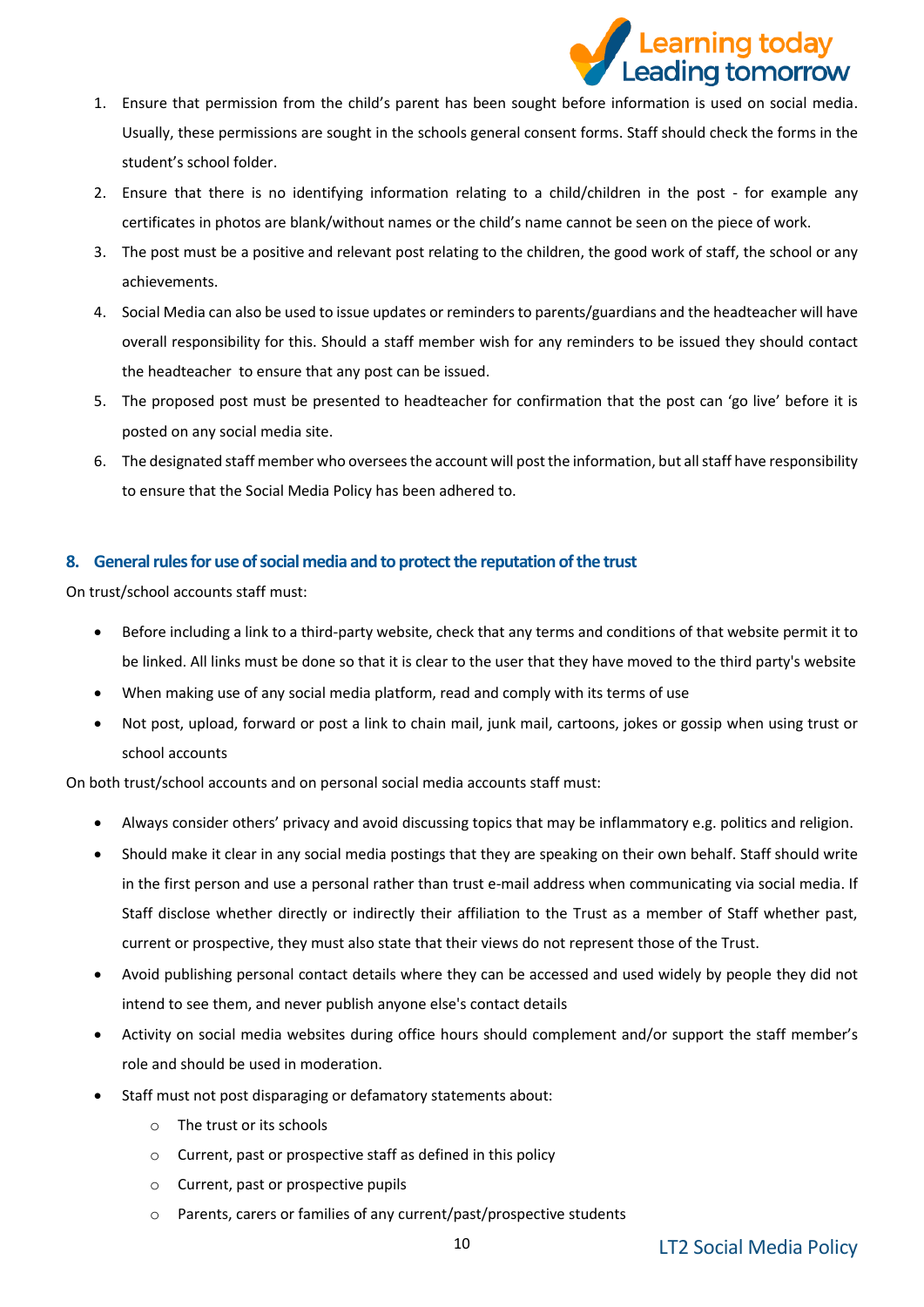

- o The trust's suppliers and services providers
- o Other affiliates and stakeholders
- Avoid social media communications that might be misconstrued in a way that could damage the Trust's reputation, even indirectly.
- Ensure that their profile and any content posted are consistent with the professional image they are required to present to colleagues, pupils and parents.
- Avoid posting comments about confidential or sensitive School related topics. Even if Staff make it clear that their views on such topics do not represent those of the Trust, such comments could still damage the Trust's reputation and incur potential liability

Staff are personally responsible for the content they publish and should be mindful of the impact their contribution might make to people's perceptions of the trust as a company. If a staff member makes a mistake in a contribution, they should be prompt in admitting and correcting it. Staff should remember that what they publish might be available to be read by the public and may be available for many years. Staff should keep this in mind before they post content.

If a member of Staff is uncertain or concerned about the appropriateness of any statement or posting, they should refrain from making the communication until they have discussed it with their Line Manager or Headteacher.

If a member of Staff sees content in social media that disparages or reflects poorly on the Trust, it's Staff, pupils, parents, service providers or stakeholders, they are required to report this in the first instance to the Headteacher without unreasonable delay. All staff are responsible for protecting the Trust's reputation.

## 8.1 Respecting intellectual property and confidential information:

Staff should not do anything to jeopardise trust confidential information and intellectual property through the use of social media.

In addition, staff should avoid misappropriating or infringing the intellectual property of other trusts, organisations, companies and individuals, which can create liability for the trust, as well as the individual author.

Staff must not use the Trust's logos, brand names, slogans or other trademarks, or post any of our confidential or proprietary information without express prior written permission from the headteacher.

To protect the staff member and the trust against liability for copyright infringement, where appropriate, staff should reference sources of particular information they post or upload and cite them accurately. If a staff member has any questions about whether a particular post or upload might violate anyone's copyright or trademark, ask the headteacher/CEO in the first instance before making the communication.

## 8.2 Respecting colleagues, pupils, parents, clients, service providers and stakeholders

Staff must not post anything that their colleagues, the trust's past, current or prospective pupils, parents, service providers or stakeholders may find offensive, including discriminatory comments, insults or obscenity.